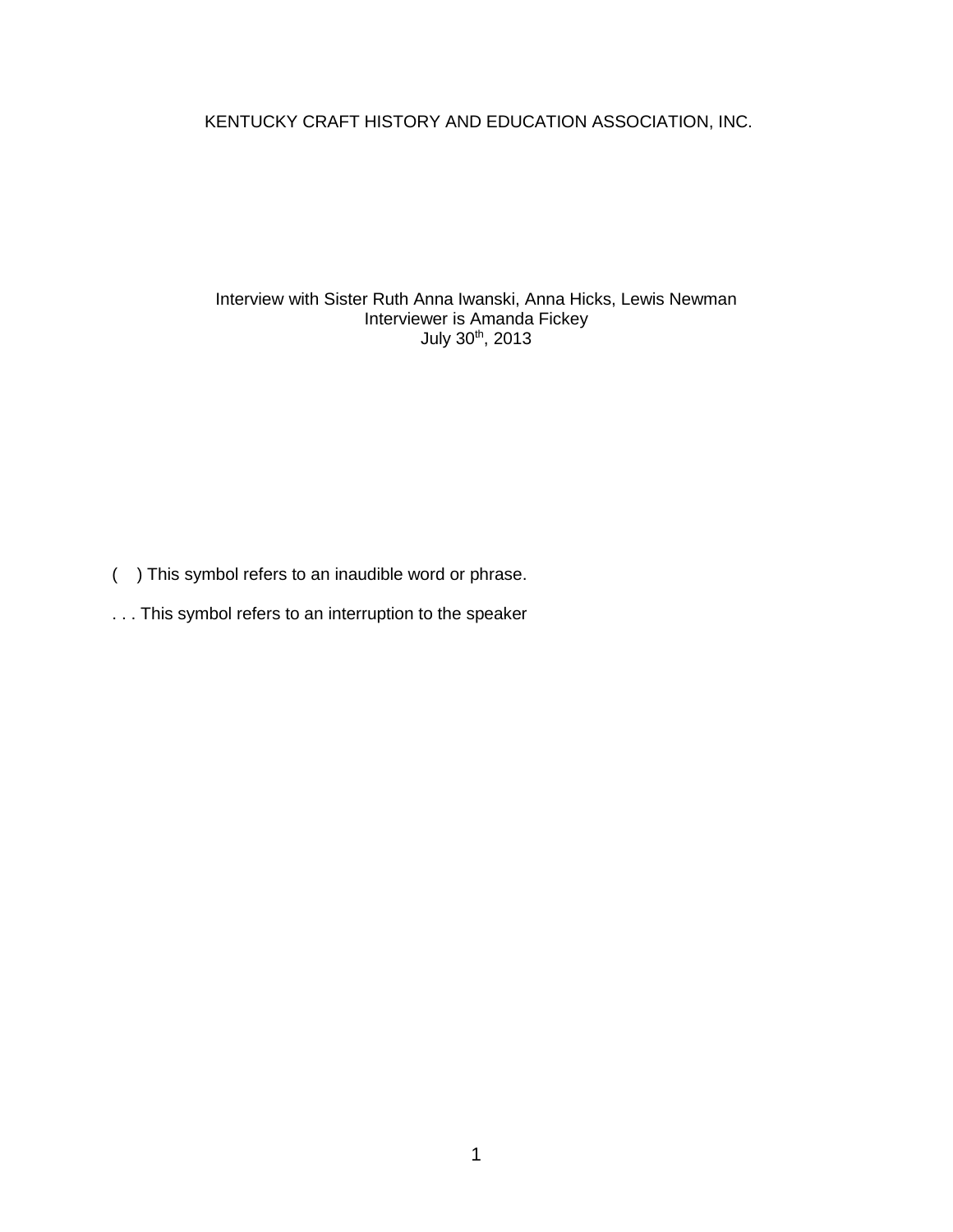Fickey: Well let me start by saying thank you, Ruth Ann for sitting down with me today. I just want to do a brief announcement for the recording that we have.

Iwanski: Okay.

Fickey: So the date is July, 30th 2013 and the interviewer is Amanda Fickey on behalf of the Kentucky Craft History and Education Association and the interviewee, would you state your name for us?

Iwanski: Sister Ruth Ann Iwanski.

Fickey: Thank you, Ruth Ann and we are located at David Appalachian Crafts in David, Kentucky and the time is approximately 5 after 10 in the morning. So, let's get started Ruth Ann. I thought we would begin by doing a basic overview of your position here at David Appalachian Crafts and what the organization's about.

Iwanski: Okay, my formal title is Director of David Appalachian Crafts.

Fickey: Tell me a little bit about David Appalachian Crafts. What's your organization's mission?

Iwanski: Okay. The mission has always been to help preserve the Appalachian crafts and to mentor and work with crafters and try to help them to develop their businesses. So, we've had . . . Since the beginning we've had ladies that sewed items and we developed a whole series of things such as bonnets and potholders, Christmas ornaments, quilts, wall hangings that we've wholesaled and each of the ladies are paid for their piecework and we continue to do that on a small scale. Over the years, we've gotten more and more people who have consignment crafts in the shop and that varies depending on the people that are interested in having their products sold. And we also have some things that we purchase, especially the pottery and the consumable items.

Fickey: Now Ruth Ann when did David Appalachian Crafts actually begin?

Iwanski: Okay. David Appalachian Crafts is celebrating its 41st anniversary, so it was 1972 when they started. Mary Pineau came down from Michigan. The mission had started. Saint Vincent Mission which we are a part of, started about 2 and half or three years before that and the coal mine company had pulled out of David, the last one that was here and owned the city itself and the Brothers of Charity helped the people to buy back their houses and so the men were out of work at that time and the ladies needed something, you know, kind of a social place for them to gather. And Mary taught them how to make things such as draperies and clothing and they reciprocally taught her how to do quilting, hand quilting, because that was very much a part of their culture at that time. So they gradually then developed a line of little fabric ornaments and flowers and corn shuck items and I think one of the first shows that they went to was the Appalachian Festival up in Cincinnati and then gradually John Rosenberg encouraged them to try to get some wholesale orders and then when the Kentucky Craft Market started with Phyllis George, then the craft center was one of the first groups that was in the Kentucky Craft Market. So David Appalachian Crafts has been in the Craft Market, you know, for the 31 years that they've been established. Then they got into the Kentucky Guild of Artists and Craftspeople and the Southern Highlands Guild. So that's how we found different places that we could sell wholesale. And then they continued to have a retail shop here in David.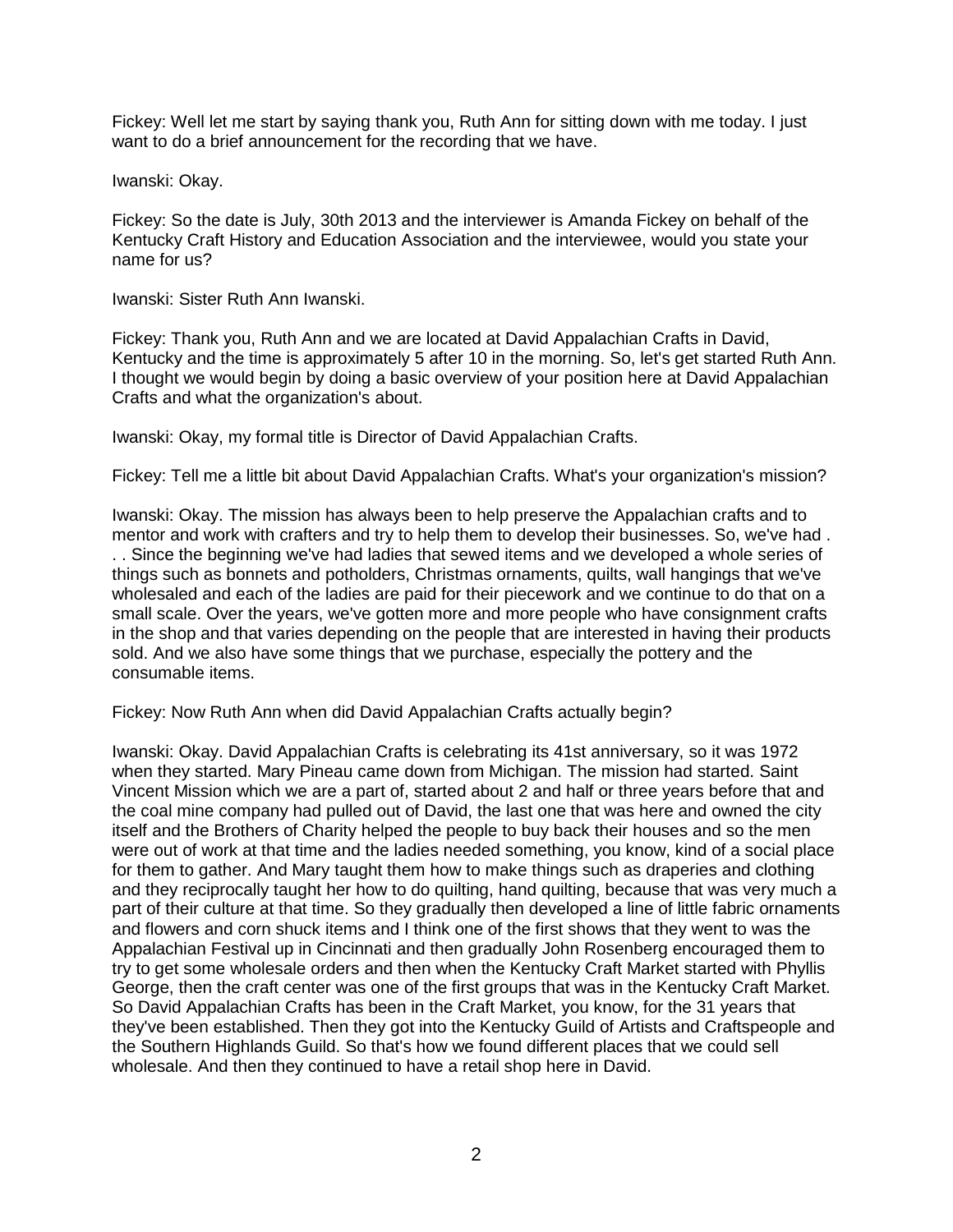Fickey: Now, Ruth Ann, let me step back just a second and ask how did you become involved with David Appalachian Crafts?

Iwanski: Okay. I got involved, it would be 17 years on October 1st, when I was working in Illinois at a school for severely and profound mentally challenged and at that point we were going to be closing the school so I saw a job application that Sister Ida Marie Deville who was then the director of the mission had put out for sisters and they were looking for somebody to work with the crafts center. So she said, "Well, why don't you come down?" And so I came down for about a week and they had me to sew some things to show them that I really knew what I was to sew and visited with the different board members and the staff here and then, you know, went back to Illinois and then the board, you know, they gave their review and decided yes, that they would hire me at that time.

Fickey: Now, did you grow up in Illinois?

Iwanski: I grew up in Wisconsin. I was born in Wisconsin and did my high school and college in Wisconsin and then did some teaching there and went on to get a degree in adapted physical education and that's how I got to work with the handicapped population.

Fickey: Well, maybe you could tell me just a little bit about when did you decide to become a sister and to make this part of your life's work?

Iwanski: Well, actually, I probably always wanted to be a sister. I just did a little thing for my community about that and I was, you know, 4 or 5 years old, I had an uncle who was a Jesuit priest and he would come visit us and he taught me about different flowers and nature and I just thought, you know, he was a very holy person and he taught us about art history, you know, through the years. I just had that feeling that this is what I would like to do is to work with people to do that type of teaching, social work. So it just always stuck with me.

Fickey: Yea, so in a way, David Appalachian Crafts was a wonderful place for you to sort of land and be able to do work. What has it meant to you to be here and to do work ( ).

Iwanski: To work with the crafts, especially and to help them develop their products and their businesses and to be mentors to them, to become friends with them. It's encouraging to see them growing and that's, you know, as much knowledge that I can give to them in packaging or pricing or those types of tips that we can work with them on. And the sewers, you know, when I first came we had two groups of sewers. We had a group over in Drift, Kentucky and we would sit around and work on the Christmas ornaments there on Wednesdays and here at David we'd work on the ornaments of Tuesdays and Thursdays and it's the just socialization with the women, to help them . . . As they're working on the crafts, you know, they would be able to talk. It's sort of like therapeutic recreation that they didn't realize that they were doing, you know. Helping them connect with their families. Subsequently, I've worked over in () with a group of sewers there and the last five years I've been working at Hope In the Mountains as an outreach which is a rehab center for women and I've been working with them in sewing on Wednesday afternoons. There again, you know, it's the therapeutic nature of that and then teaching crafts here on Thursday mornings to a group of devout mentally disabled adults. Just to see their enthusiasm about creating things.

Fickey: Right. Now the rehab center is this for prescription drug abuse rehabilitation or for physical therapy rehabilitation?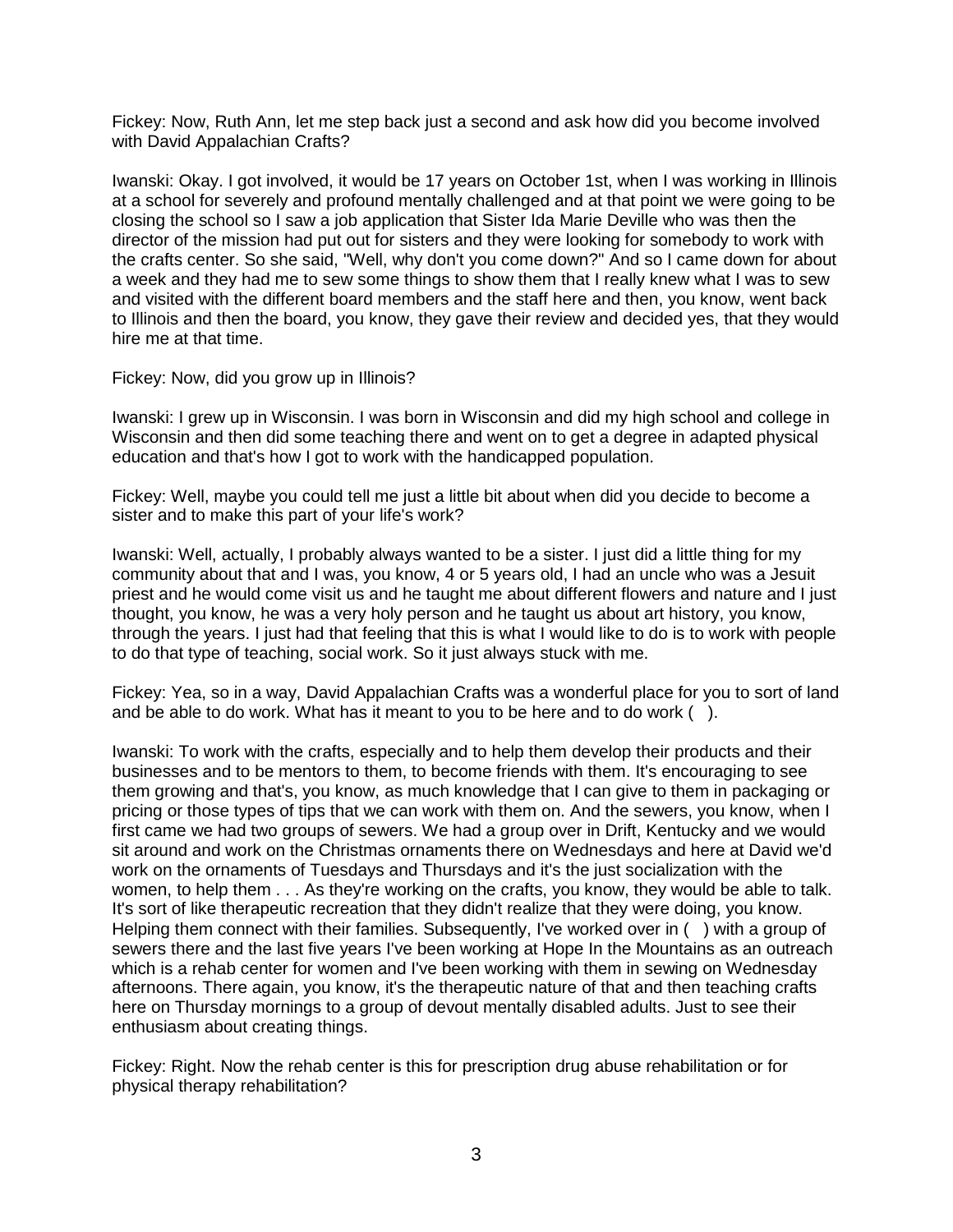Iwanski: No, its drug and alcohol rehab. It's a 90 day program here in Prestonsburg.

Fickey: Okay. Will you tell me a little bit more about the experience you've had working with those folks and why that was important for David Appalachian Crafts to reach out to a rehabilitation center in the community?

Iwanski: Okay. The mission is trying to, you know, reach out to people with different needs and when it opened Sister Kathleen helped them get their food pantry stocked up and so she introduced me to Renee and said, "I think she might be able to do some sewing with the ladies". So I signed up as a volunteer so the mission has sponsored that outreach program.

Fickey: Well, and the reason I ask that question is drug abuse is such a huge challenge facing this region and it's very interesting to me to think that David Appalachian Crafts could play a very positive role in providing support in therapeutic activities.

Iwanski: And the mission has been supportive of the ladies, like I said, some things for their food pantries at different times and then we have the Christmas store programs so those ladies that are there at that particular time of the year have been included in the Christmas store and that gives them a chance, because they're not able to maybe get out or have the money to have gifts for their families so that that can be a good memory for them that they can . . . And they've also helped some . . . Coming out to do some gardening. One of the groups came out and did, you know, some community outreach by coming and doing gardening here and then one time we had some little dresses that we were able to share with them and in turn they made some little tooth fairy pillows for our Christmas store for the students, so it's like we're trying to get them to also do some community service. And then a couple of the ladies when they've relocated in the area, the mission has been able to help them get their items that they might need for their home, like say for their kitchen or linens. That type of thing.

Fickey: Let me ask a broader question about the structure of David Appalachian Crafts, because I know a lot of the examples that you're mentioning for community service, they're very barter in nature right, like, you're providing one service for another or one good for another. And David Appalachian Crafts is more of a cooperative structure, right?

Iwanski: We consider it sort of like a cottage industry because we don't have people as you would in a co-op that they would all come and do service work. Now Louis does come often to help with volunteering for different things and for working at shows. They people that we get that help us like with cleaning or labeling things are people that come to the mission that are in need maybe of electrical, you know, a bill or some . . . either electric or gas or that type of thing and then they come and do community service and so in order that the mission can pay for a bill, so as far as the crafters, it's more of a cottage industry. They do their work on their items at home, because many of them are at a distance that it would be difficult for them to come here to work, you know, some of them have said that they would be willing to do something, you know, to help advertise, it's because of the distance and the cost of the gas et cetera. It would be difficult for them to come here and work at the center.

Fickey: So it sounds like the mission as a whole has a diverse range of economic practices, but maybe the craft portion's more of a cottage industry . . . But even still, if you have barter going on within that, there's even diversity within that cottage industry.

Iwanski: Right.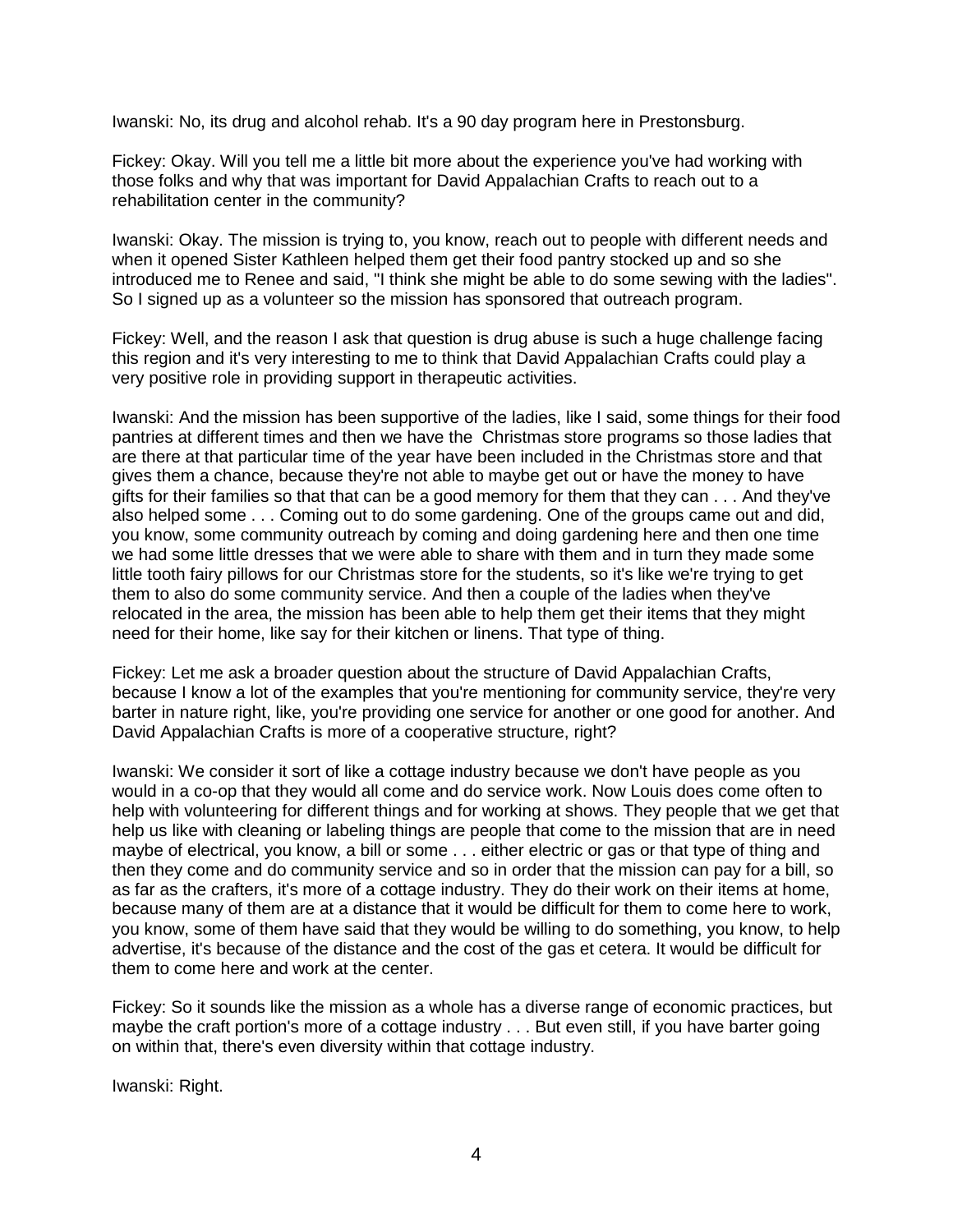Fickey: Well, let me ask you just a quick follow up question to that. So some of the individuals that are making craft goods for David Appalachian Crafts, is this a primary source of income or a secondary source or a hobby.

Iwanski: Okay. As far as Louis, that's his primary source of income, making his gourds. And Anna, one of our . . . and Elizabeth, the two main sewers, that's their primary source of income, you know, to supplement their social security. And the other crafters many of them, if they have their own business, some of our jeweler makers, woodworkers, this is just one place that they have their crafts so it's just a percentage of their income.

Fickey: And if you were to think that at this moment, do you have more males or females, younger or older? What's sort of the demographic or the makeup that you're seeing?

Iwanski: I'd say more of our people are middle aged and older. We have a few younger, you know, like in their twenties, you know, 19, 20s. But I'd say most of them are probably 40 and older that we have.

Fickey: Has that changed over time in the seventeen years you've been here or?

Iwanski: Well, the people have gotten older, so that's . . . (Laughter, Iwanski) If they were in their 30s, you know, they're now in their 40s and 50s.

Fickey: Do you have examples of folks that started when they were in their 30s that were producing crafts and then sort of aged along with you?

Iwanski: Yea, the sewers that we have, Anna and Elizabeth and you know, Anita, they were younger when they started. Anna started at the beginning, you know, of the craft center. And Elizabeth probably shortly after that. I'm just thinking, Tom Whitaker, you know with his prints, you know, he's been with the craft center. And Thelma Crawford, some of those people, they probably were younger when they started.

Fickey: Okay, so when you initiated () you did have some younger ().

Iwanski: Yea.

Fickey: So how many new, young folk have come in to producing crafts in the past five years? Have you seen any . . .?

Iwanski: Oh, for us?

Fickey: Yea.

Iwanski: I'd say maybe around 8.

Fickey: Okay.

Iwanski: Yea.

Fickey: So, in terms of asking about the future of the craft industry and the region or . . . I know it's a little uncertain what's going to happen with David Appalachian Crafts, but maybe you can talk about that on a local level and a regional level.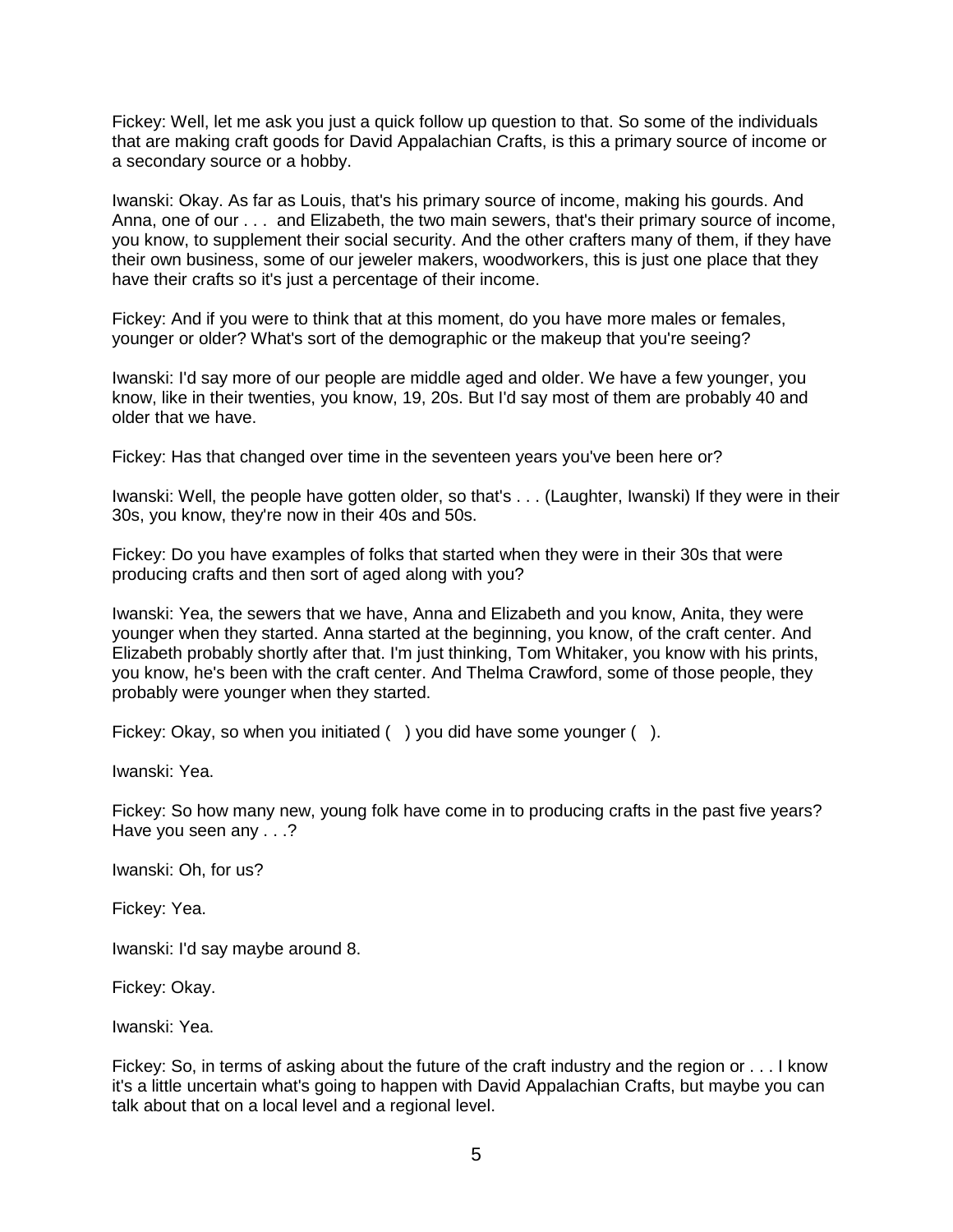Iwanski: The sales of crafts, as far the total sales of crafts have probably fluctuated since I've been here, but basically, the wholesale sales have probably gone down and as we've tried to contact various outlets that we've sold to previously, many of them have closed. Many of the smaller outlets, you know, they've come and gone over the years. I see that part of that is the economy, people having difficulty keeping small businesses open. Now, the bigger shops like the Artisan Center and the Southern Highland Guild shops, Red Bird Mission, they've pretty consistently, you know, been good buyers, though the volume is maybe a little bit down. And certain items, you know the type of items that they do buy, you know, it's like pillows have gone out of style. Quilts. We used to get a lot of orders for special order quilts and part of that, the market is because of all the imports, I think. And then some people say, "Well, young people are not so much into heritage crafts anymore". Or don't see the heirloom value of some of these items. So I look at Hindman has an artisan center and I've been on their advisory board since their beginning. 12 years or so ago, before they opened even. And I see the type of crafts that they have. They have some of the same crafters that we do, so we try to support each other that way. Give information back and forth. But they also have people who are producing things that are maybe a little bit more contemporary in style, I don't know exactly how to explain that, but the artwork, the types of things that they have there.

Fickey: Can you think of a good example of maybe what . . .

Iwanski: Well, there's one lady who does dolls, but they're not like your traditional dolls. They're painted and just a little edgy, I don't know, if that's the word. Some may be a little grotesque even.

Fickey: Or maybe gothic? I think I'm thinking of the same dolls.

Iwanski: Yea. So those are some things that we don't, you know, it's like, the girl's not approached us but I mean we might not have juried in that type of craft because we've always said a little but more traditional crafts here at David. Though, we do have some of the same jewelry that they carry there. Well, the woodworking, some of the wood working that's the same. And I know that they're also looking at because they're kind of off the road, they're not right on the highway that it's difficult to attract people to come in. Though we did have two busses within this last month, but we used to have more tour busses come through, but the tour bus industry, motor coach industry basically caters to older people. The younger people don't seem to take motor coach tours. We're not getting as many as previously, so you have to attract people that are driving themselves or traveling themselves and it's interesting, we have gotten people from England and, you know, China, Poland, different places. A few here and there from foreign countries that, you know, will find us on the internet or whatever and pop in. Which is kind of ironic, you know? (Laughter, Iwanski and Fickey) People from Pikeville don't know where we are or don't know that we've been here for 41 years.

Fickey: But people from England.

Iwanski: Yea, so it's just what people are looking for. If people are specifically looking for arts and crafts then they would pop in here or at the tourism office or over at Hindman or over at the Ramada where they have their art gallery there.

Fickey: So thinking of ways that craft productions might speak to larger conversations, it seems like to me, there's such a movement towards producing goods locally and making small scale agriculture something that children are familiar with and trying to teach them to appreciate local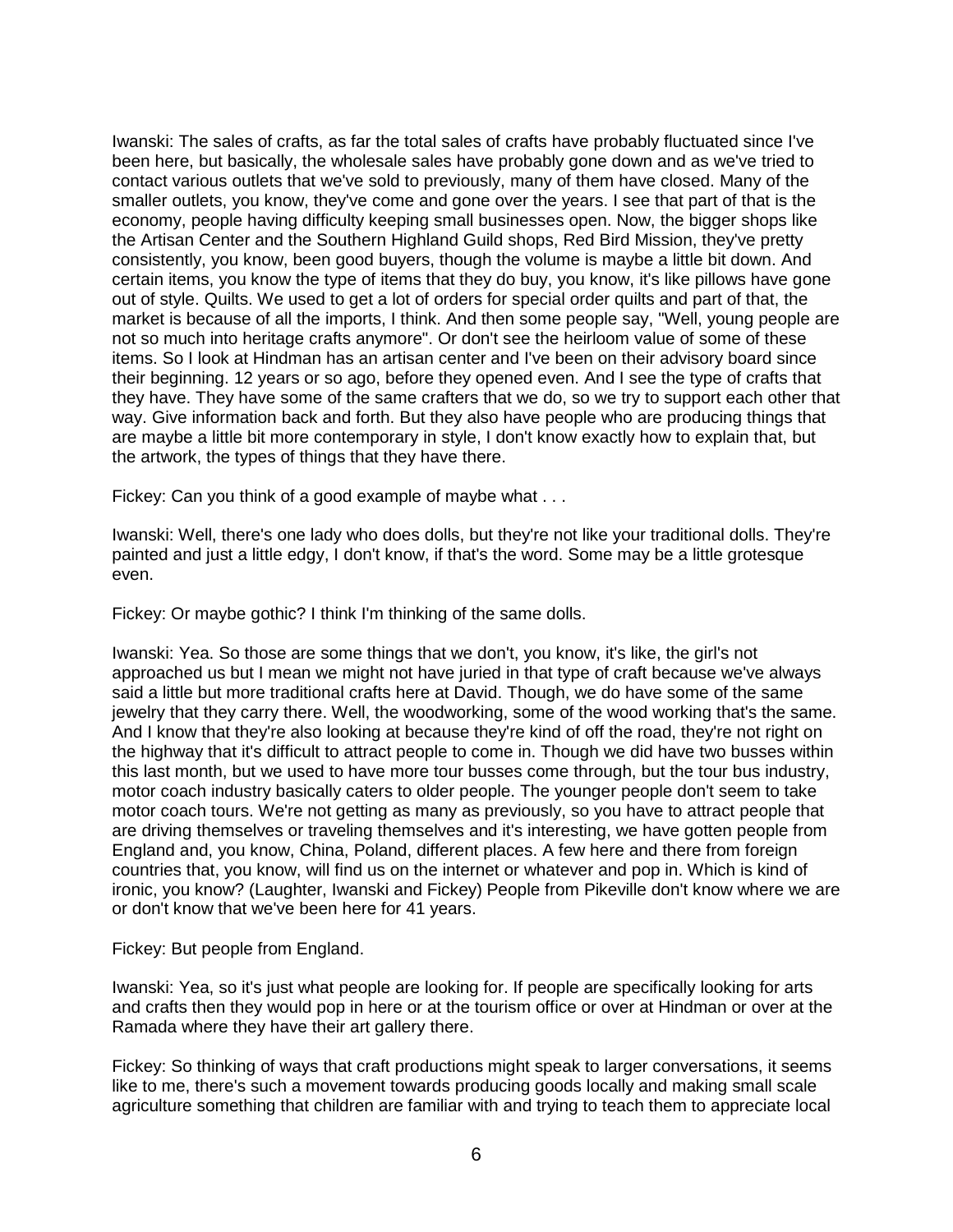production of goods. Are crafts producers trying to engage with those development conversations and, you know, get the word out that instead of buying that imported quilt at JC Penny's, you should spend the extra money for a quilt that will last your lifetime made by a local artisan and that should be a development strategy for the region instead of importing so many goods, we should do import substitution. Have you heard any of those conversations taking place or do you think people are interesting in that or?

Iwanski: I think, you know, at the local level you get the grade school teacher there, the art teacher is trying to work with the students and at our local festival they produce things and sell them and I think she encourages them to learn a little bit about some of the traditional crafts but also to do some little ornaments or different little items that they can also sell themselves and the students, the middle grade students are also helping with the selling so there's some of that. I'm not sure who is teaching the culture at the college, but when Mr. Sloan was teaching, he would have each one of his students find somebody who was producing or who could talk about some of the crafts, you know, traditional or contemporary crafts and bring them into the class and encourage the students there at the college level. I know tourism has had some discussions around this topic that they want to try to, you know, keep the crafts alive, but it's a matter of funding, you know, it's like how can you fund those positions. The college has a program called ECHO and I forget what the . . . But Mrs. Stumbo is there and is trying to, you know, have the presence of the arts. She's been kind of stressing the cultural arts as far as the music and those types of programs, but it's more than just the handmade crafts, so they came out to see what was happening here and have displays there at the college. So there's some of that. The beginnings of it anyway. But I don't know how the economy can sustain that, you know, we had a lady before, I mean she's deceased now, but she was very much into preserving the crafts and the quilts and would order quilts and then would give them as gifts to their employees or their friends or whatever. Teaching that way individually, but unless you have those sponsors or whatever, it's hard to get that message across. And in Hindman, they're doing that thing with the dulcimers and I think that's wonderful, because they've got the baskets and the dulcimers in their history so they're doing the project with trying to collect samples so that they can reproduce the historical samples of the . . . And they actually, I didn't realize it, but Anna Hicks' brother Michael is the one that's over there that's working with the dulcimers. So that's kind of in the family. The culture.

Fickey: Yea and that's a great example of taking traditional design and making a more contemporary production. Just to make sure, Ruth Ann, when you refer to college you're talking about Alice Lloyd?

Iwanski: No, I'm talking about the Big Sandy technical. Yea and Alice Lloyd I know Mike Wear is there and I'm sure he tries to stress the crafts and the culture with his students in pottery.

Fickey: Now the program you referenced at Big Sandy technical, will you tell me the name?

Iwanksi: ECHO. E-C-H-O.

Fickey: Ok. I just wanted to clarify, because I know you have ( ) college and you now have the University of Pikeville, so just to make sure.

Iwanski: And I'm not aware of anything at the University of Pikeville, but you are of course.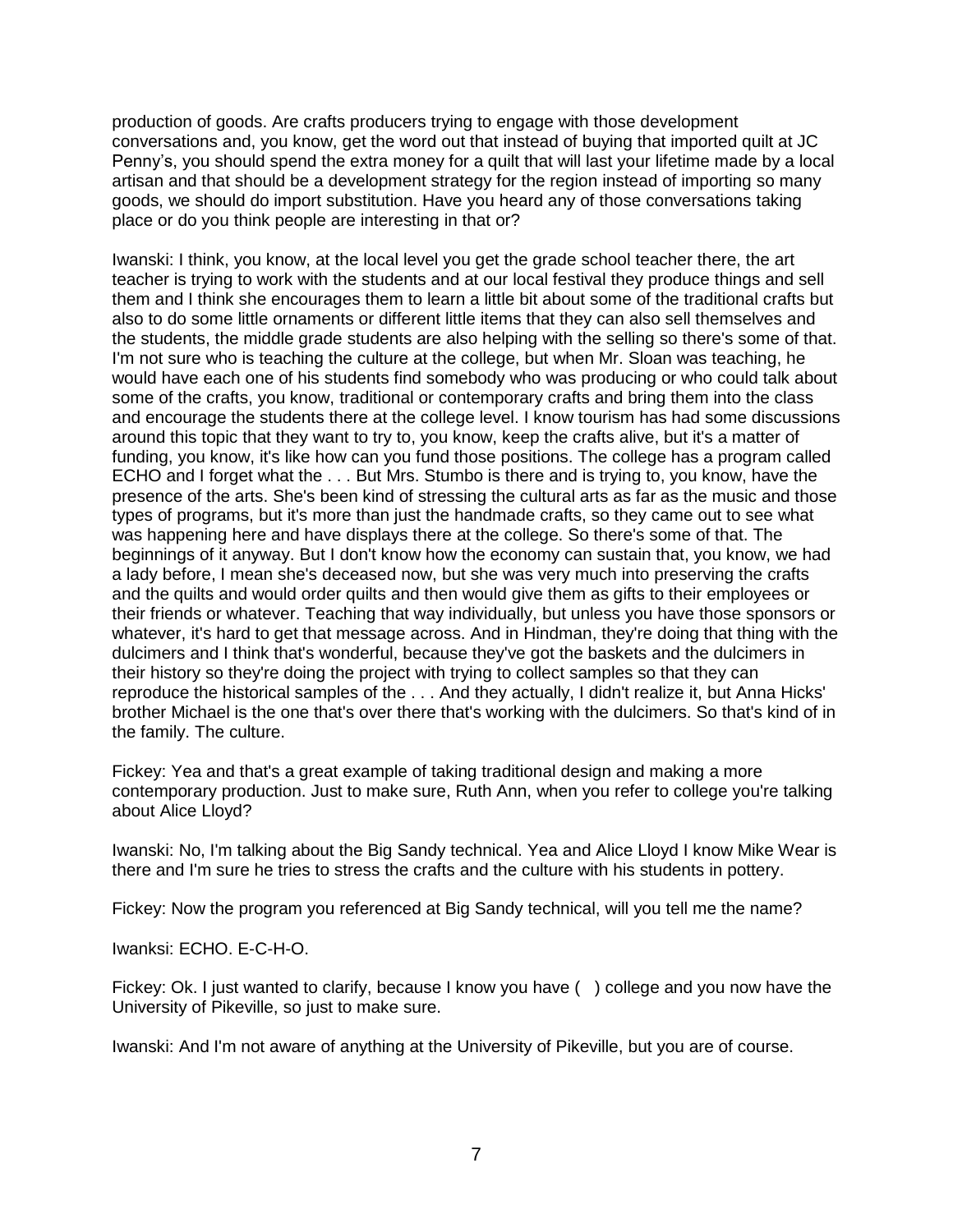Fickey: Yea. It's underway, but not quite out there yet. I guess that's a good question too, do you feel like Appalachian Studies is being taught or engaged with as frequently now as when you may have come here?

Iwanski: Like I said, I'm not sure if somebody has taken over Mr. Sloan's class since he's retired this past year.

Fickey: But you haven't heard from anyone?

Iwanski: No, I've not. I've gone to his class several times for different students that have asked me to come over the years.

Fickey: Well, and in general at the lower level, with elementary school students and middle school students, do you feel like its being incorporated much at all at this point?

Iwanski: Well, like I said, I think at the elementary school, the Prestonsburg Elementary, who is very good with the students and I know Betsy Lane High School has a heritage type day or whatever and they have people come in and Allen Middle School, we went to teach there one time.

Fickey: So you do see . . .

Iwanski: There's some. Yea.

Fickey: Is there anything that we haven't touched on, Ruth Ann, that you think is really important regarding the structure of David Appalachian Crafts or what the organization is trying to do in the community or has been trying to do over time that we need to touch on?

Iwanski: Just that, you know, we're part of St. Vincent Mission, we're just one of the programs of St. Vincent Mission. And over the years, the people we've been working with has kind of changed. Like I said, it was first the women who were the coal miner's wives and it was just a lot of socializations, potlucks, working around the tables, you know, larger groups, then gradually, you know, it's like we've got the different willow furniture, different types of furniture in here. Prints. And then gradually reached out to more and more of the consignment crafters and then over the years, we've done more shows and the last probably 8 years, we've been going to a lot of the churches and the reason we got invited is because those people come to the mission to do home repairs and so the connections that we have in the outside community and you know, Maryland, Connecticut, Pennsylvania, Wisconsin, Illinois, Iowa, Georgia, those places where we've gone for shows are because of the connections to the people who come here for the mission.

Fickey: And are those two way programs? The people that come here to work on the homes? Does St. Vincent Mission then send people to work at their church?

Iwanski: No, they invite the crafts center to come and do a craft show.

Fickey: Ok. And you're still doing that now?

Iwanski: We did several craft shows this summer, but since I'm not going to be here, they've canceled the craft shows for the fall.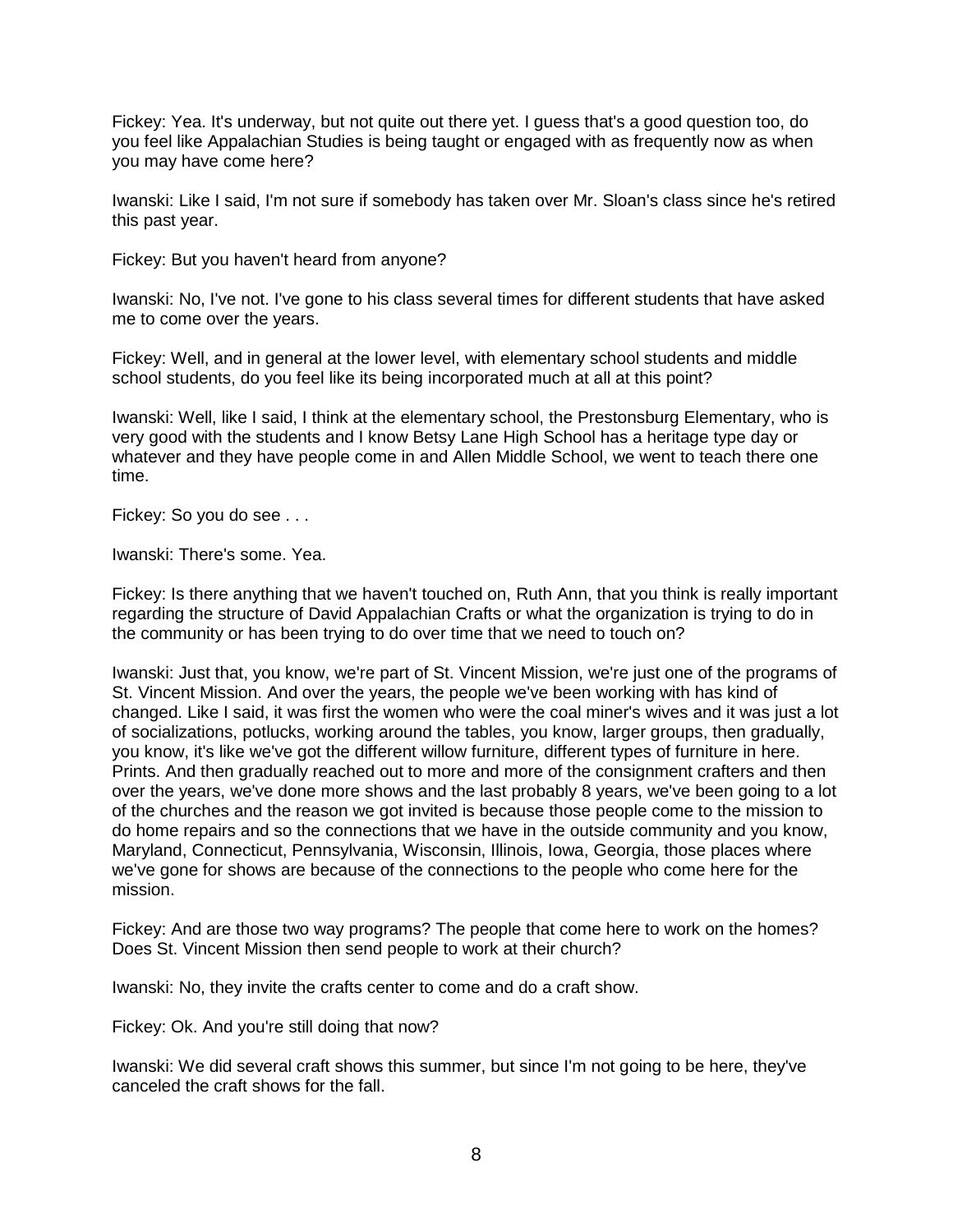Fickey: Well, it seems like there have been a lot of shifts that have taken place over the years.

Iwanski: There have since I've been here, yes. And we didn't used to sell fabric. We only bought fabric that we used for the crafts that we produced, but we've gradually built up a stock of fabric that we pull from for our crafts, but also can sell to any of the ladies that come in. And we got involved in going to quilt shows, like the Berea Quilt Extravaganza, the quilt shows done locally in our counties and taking our remnants and the fabrics that we have for books, used books, quilt books that type of thing. So that was kind of a shift that was to get the word out there about David Crafts.

Fickey: We'll start to wrap up Ruth Ann, but as you think back through these 17 years of being here, do you feel hopeful about craft production in the future in the region, do you think there will always be someone producing crafts . . .?

Iwanski: Like as far as quilts, people say "Well there aren't any quilters out there". Well, there are a lot of quilters out there. A lot of people making quilts. The thing is, we have two quilt guilds in Floyd County, Johnson County, Pike County. They all have their quilt guilds and we have a very good teacher, Nan ( ) who is internationally known as a quilt teacher and as a producer herself. She's won numerous awards and the thing is the women like to produce the quilts, but they're not very much into selling them. They make them for their family. They make them as heirlooms for their family or for friends, so I see that there is . . . Since '76 when quilts kind of came back after the centennial, you know, it's like, then we have more and more people getting into this quilting and there's a lot of people out there doing crafts, you see them at the festivals. You see people, you know, on their email or Etsy or whatever, producing. And that's kind of how the young people, I think, are marketing their crafts, more individually that way, then through shops, like David Crafts. So I see that because there's always people who are going to be creative and want to do things, you know, I think it's going to take a different turn and I'm not sure how it will . . . Part of it depends on the economy, you know, as far as the wholesale retail of crafts, you know.

Fickey: Well and that's something curious to me too just the years I've worked in the industry, being in Somerset and watching the ( ) Artisans open the ( ) Co-op art shop and seeing them turn to more cooperative forms and in a sense St. Vincent Missions seems very cooperative oriented to me. But I wonder if that will be part of the path forward too.

Iwanski: And the mission is heading more in the direction of sustainable agriculture. That type of a model. They've been doing the Grow Appalachia now for 3 years and so that's kind of expanding.

Fickey: So towards community gardens . . .

Iwanski: Right. So the college has a big community garden and Hope in the Mountain has a garden there. There's probably 20 some families that are involved with the Grow Appalachia program and then the farmers market and we went several times, you know, to the farmers market to sell crafts and that's something new this year, so I think if people catch onto that and the farmers market expands, you know, to get more producers. That's something that they would like to grow.

Fickey: Well, I think this is, in a way, a very positive note to end on.

Iwanski: It's evolving, you know, and that's exactly what life is.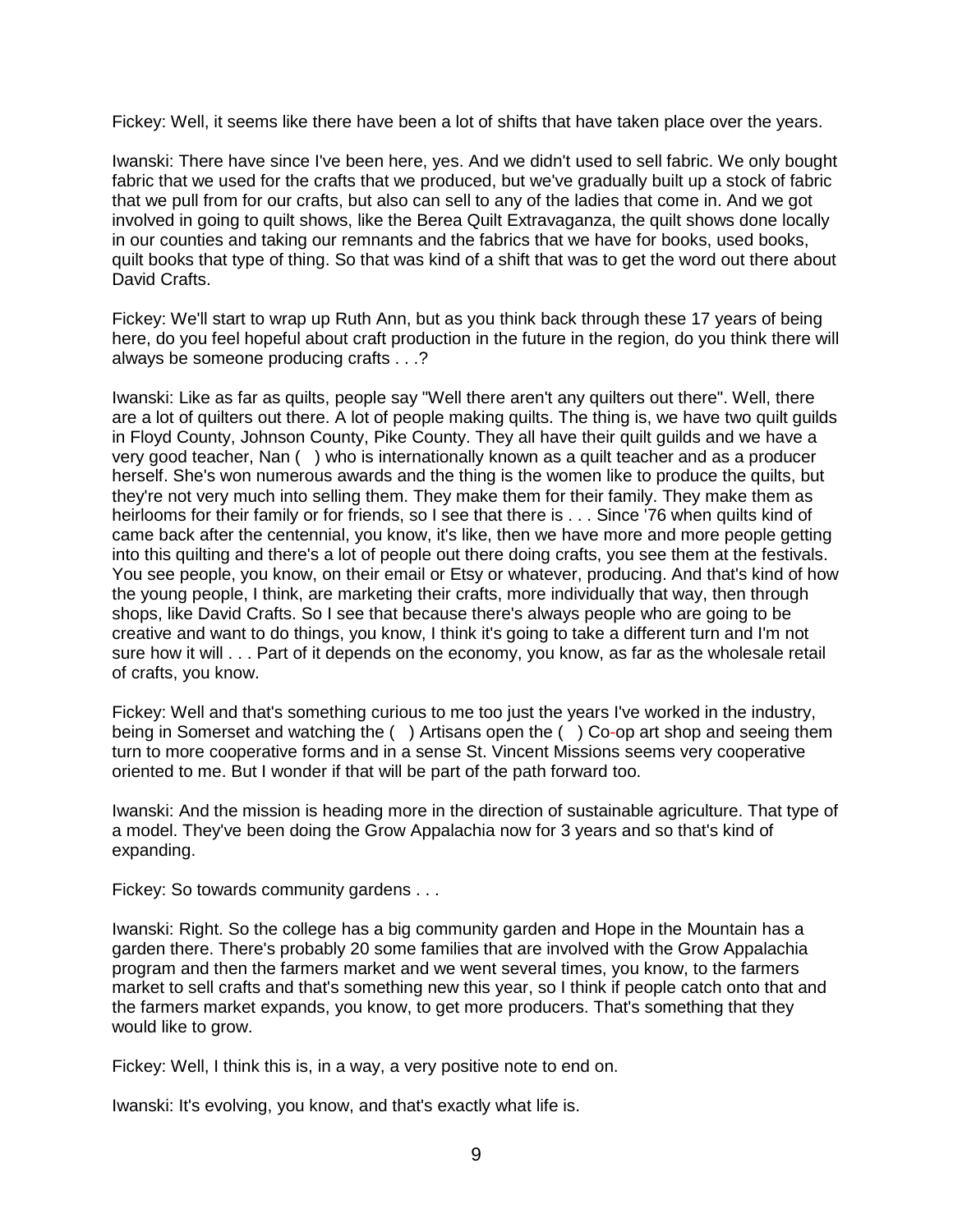Fickey: Right and its not disappearing and we're not trying to save it. It's just reshaping and evolving and changing.

Iwanski: Right. Yea.

Fickey: And I think that's a good positive conclusion. (Laughter, Fickey) Well, with that, Ruth Ann, I think we'll go ahead and wrap up for today, but thank you so much for sitting with me.

Iwanski: You're welcome. Okay.

(Next interviewees come in)

Fickey: Okay, so I'm going to do a quick announcement just to announce who we are and where we are and then we'll jump into the interview okay? So the date is July 30, 2013. The interviewer is Amanda Fickey on behalf of the Kentucky Craft History and Education Association and the interviewees would you state your names for me?

Iwanski: Sister Ruth Ann Iwanski.

Hicks: Anna Hicks.

Newman: Lewis Newman.

Fickey: Thank you and we're located at David Appalachian Crafts in David, Kentucky. So let me start by saying thank you for sitting down and doing this interview with me today. What I thought we might do is start with some basic biographical information about each of you and the work that you produce and then we'll go into a discussion about David Appalachian Crafts and why it's important to you to work with this organization and how long you've worked with the organization and so forth. So Lewis, let's start with you. Tell me a little bit about where you grew up and how you became interested in being a craft producer?

Newman: I was born in ( ) Kentucky and when I was about five years old my family moved to Akron, Ohio and I was raised up in Ohio mostly. I came back every summer to visit, but I've been painting and drawing my whole life, ever since I could grab a pencil. So mostly, I've just been working in charcoal and a little bit acrylic and I experimented around with soft pastels and oils.

Fickey: So how did you decide that you wanted to take it from kind of playing around with it into making it a career?

Newman: Well, my grandpa got sick and I came back to Kentucky to . . . Well, before then I worked 13 years in the coal mines in Kentucky back and forth and I got tired of coal mines, so I picked up painting again and then my grandpa got sick and I moved in with him to help take care of him and I just started . . . Didn't have anything really to do, so I just started drawing and painting and again. Got interested in it again and decided to just take it full time, instead of just messing around with it.

Fickey: Right, so you wanted this to be your primary source of income.

Newman: Yea.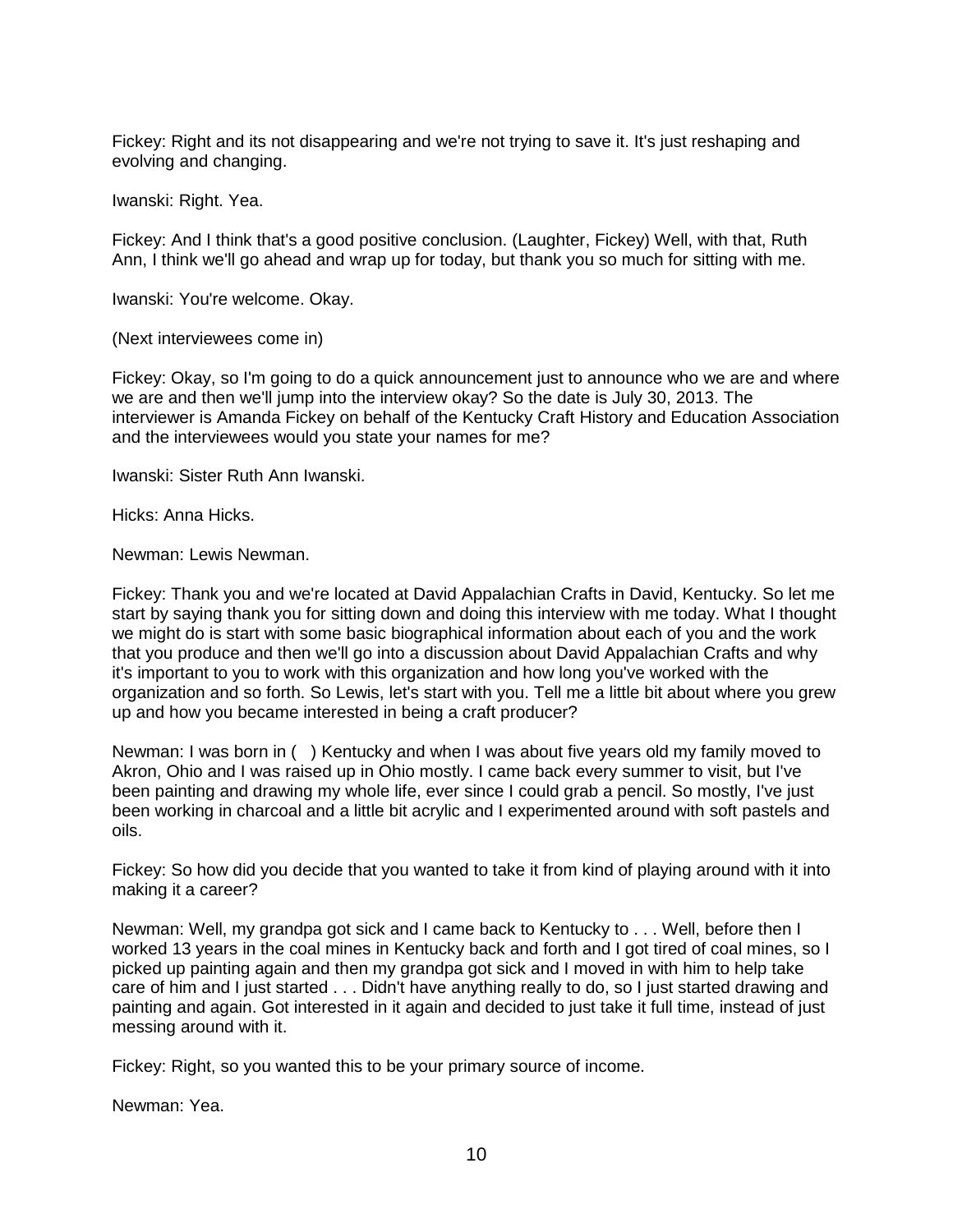Fickey: Just a quick question about that, was it more rewarding that working in the mines? Why or why not?

Newman: Well, I liked it a lot better. (Laughter, Newman) It was more relaxing and I enjoyed it a whole lot more. Plus, I like telling a story in my pictures about how the past used to be what time forgot.

Fickey: Ok. The reason I ask that is in some cases when you're first starting out, maybe you could have made more wages as a miner versus as an artist until you become well known.

Newman: Yea, I could have, but with the mines though, little truck mines that I worked for, you might work for two years or a year then you might go three years without a job and you would have to go to Ohio or another state to find work in between. So I decided to try to make it as an artist.

Fickey: So it was kind of unstable. There was a lot of risk with it. Lots of reasons to move to becoming an artist.

Newman: Yea.

Fickey: So let me stop for just a moment Lewis and we'll shift to Anna. Anna can you tell me a little bit about where you grew up and how you became interested in being a craft producer and a little bit about your crafts that you produce?

Hicks: I grew up in Knott County. The oldest of 10 children and I graduated from high school in '62. Got married in '64 and moved to Indianapolis, worked at RCA. Then we moved to Kendallville, Indiana, then to Willard, Ohio. (Laughter, Hicks)

Fickey: Now, was this all for employment? Were you moved for job opportunities?

Hicks: Yea. And because we didn't like the location, too.

Fickey: Ok. And then you somehow made your way back to Kentucky?

Hicks: Eventually, yea.

Fickey: Now, when did you start producing crafts and what did you first start making?

Hicks: I have sewn all my life, made clothes and things. When I first came here, I made napkins and napkin rings and little stuff. Then I started quilting.

Fickey: Now, is it similar to Lewis, is this your primary source of income?

Hicks: Right.

Fickey: Yea. So that was important to you to be able to make a living from that.

Hicks: Right.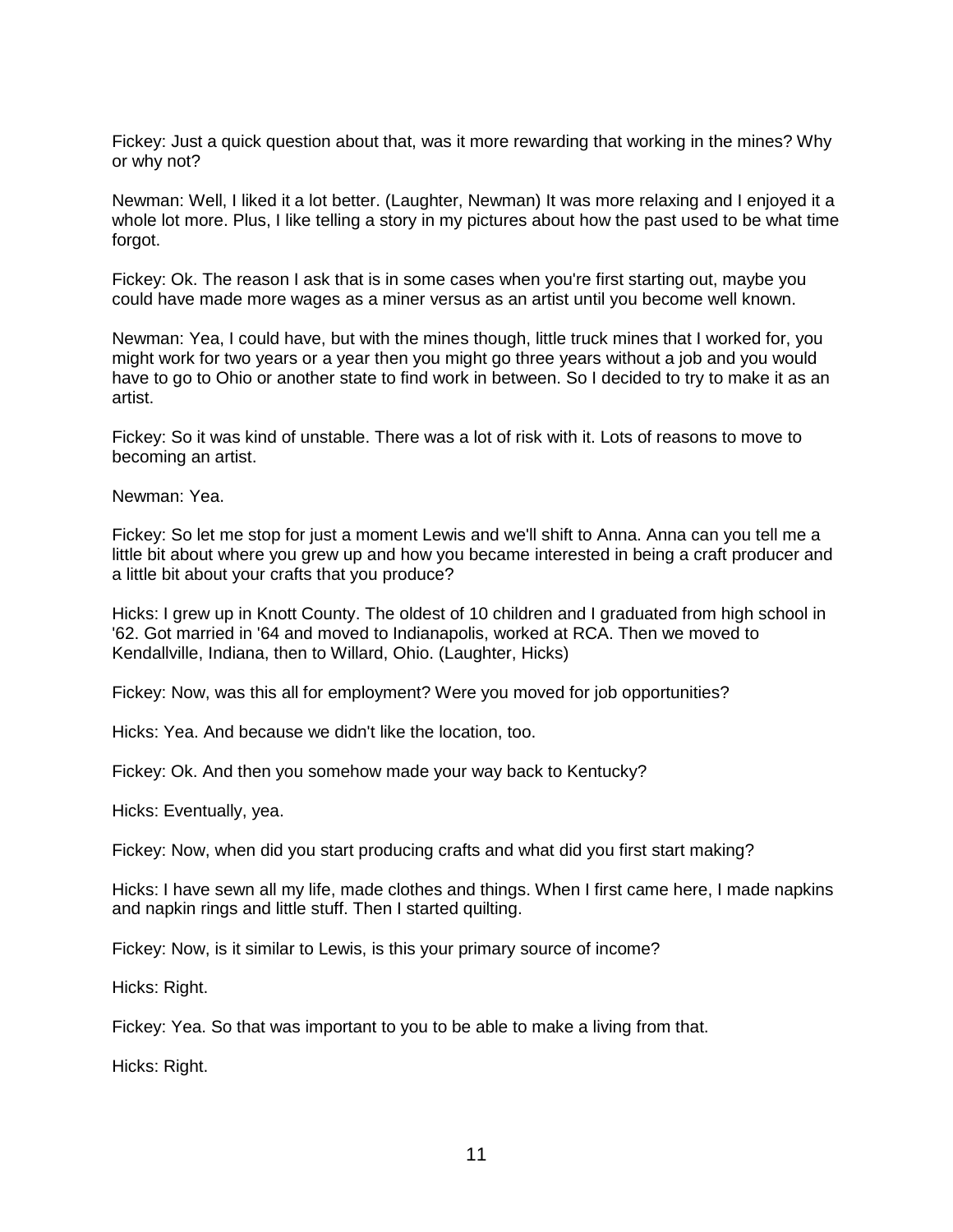Fickey: Now, you're both representatives or members of David Appalachian Crafts, so tell us a little bit about why you felt it was important to start working with this organization and what you've gained from it. Lewis, we'll start with you.

Lewis: Well, before I came to David Craft, before I even found out about it, I checked the whole area, couldn't find nowhere to sell hardly, couldn't trust no one. And then somebody told me about David Appalachian Crafts, so I came here, I was painting on wood and canvas and doing charcoal and I didn't even know what a gourd was. I had never seen one before and they introduced me to a gourd and I've been painting birds and animals on them ever since.

Fickey: And Anna, how about you? How did you find your way to David Appalachian Crafts? Were you looking for a place to sell like Lewis?

Hicks: No, I was looking for craft supplies and I looked David Crafts up in the phone book.

Fickey: Ok. So about how long have you been with this organization?

Newman: This would be 11 years for me.

Fickey: 11. How about you Anna?

Hicks: From '79 until now. However many . . .

Fickey: Ok. And you were doing some sewing at home, so did you sell your pieces here in the store?

Hicks: I sold for them. They supplied the materials and things and what they want.

Fickey: Ok. So now, Lewis, let me have you clarify something for me, you said it was hard to find a place to sell or a place you wanted to put your wares. What was the situation like? What were you encountering at that time?

Newman: Well I went to tourism, Mountain Arts Center and Hindman and a couple of those shops, I forget their names and Paintsville and in the shops in Paintsville they weren't honest about selling your work and stuff. And tourism, they weren't really selling anything hardly and I wanted a bigger place to branch out. In Hindman, they started the art . . . what do you call that?

Iwanski: Artisan Center.

Newman: Yea, Artisan Center and they saw my wood product and they said it wasn't really for them, but they took my paintings and they recommended David Appalachian Craft.

Fickey: And so were you encountering some different organizations that wanted to take your work and sell it for you and mark up the price? Is that what you were worried about?

Newman: Yea. Yea.

Fickey: And maybe you weren't getting a fair . . .

Newman: Well most of the time I wasn't getting paid for it. They'd sell it and then they say four or five months they'd be out of business.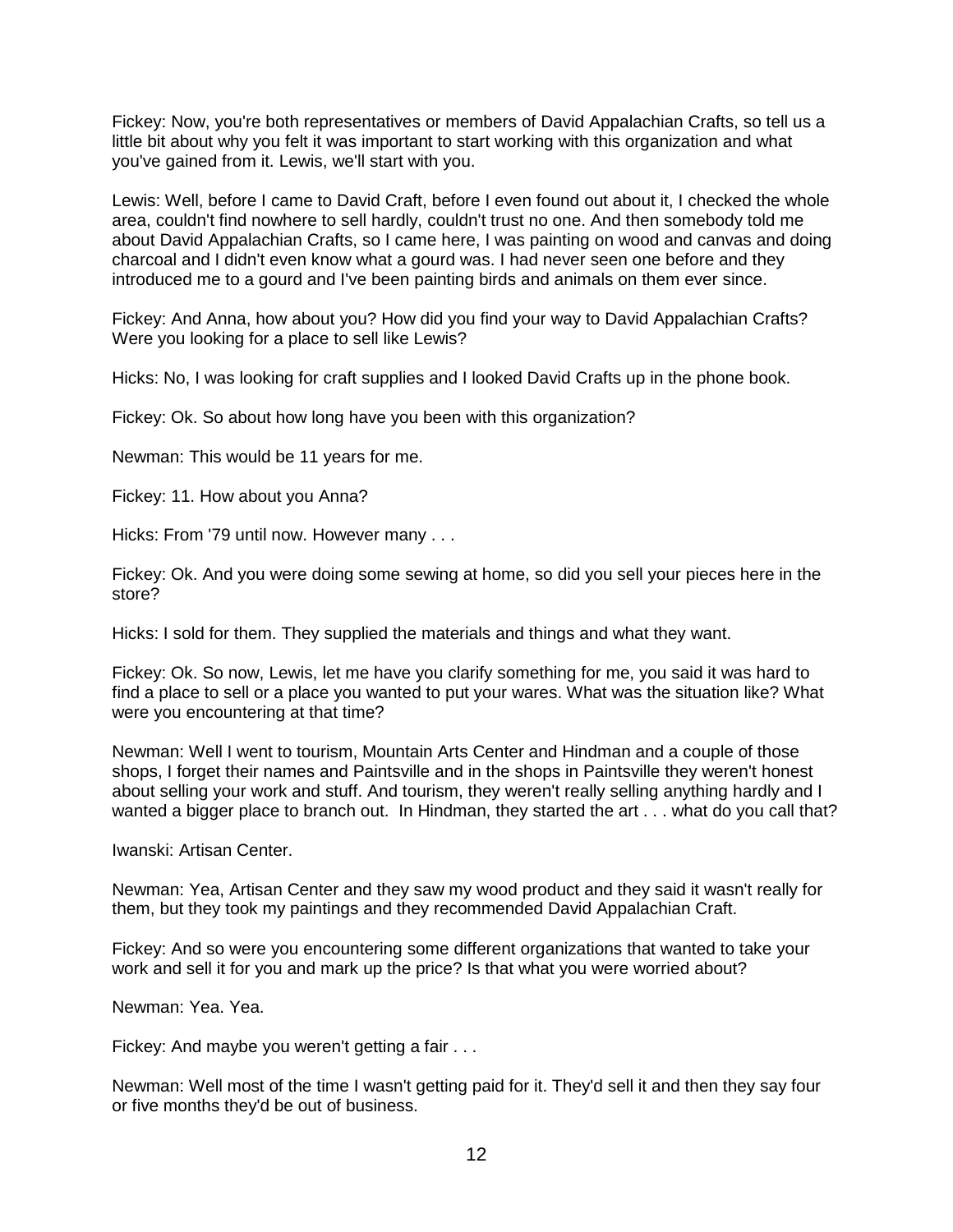Fickey: Oh, so you'd never see the money.

Newman: So when I came here, they were real honest and helpful and fair about it.

Fickey: So you think you got a lot of guidance and instruction.

Newman: Yea, a whole lot of guidance and I learned how to sell. I learned how to talk to people. They taught me everything, really. How to market your wares and go to shows. They go to church shows and they travel all over eastern United States and what I loved about, when I got a chance to go with them to the shows, you got to meet new people, you got to see different places and what I love about it is the expression on people's faces that bought my work and other people's work. See the enjoyment that it gave to them.

Fickey: Now Anna, do you feel the same way? Was there a lot of support and guidance given to you by David Appalachian Crafts? What do you think you gained as a craft producer by being involved?

Hicks: I don't travel like he did. I worked on staff in here and I enjoyed the crafters that always came in.

Fickey: So what did you do as part of the staff? Did you help run the shop? Did you do sales? What do you do as a staff member?

Hicks: I prepared the orders and got the fabrics ready and gave them to the people to do.

Fickey: And how long have you been a staff member?

Hicks: I'm not now. I was for almost 20 years.

Fickey: So in a way, David Appalachian Crafts provided you with a lot of employment opportunities over the years. So, Ruth Ann, listening to Louis and Anna talk about their experience here, I mean, how does this make you feel? Do you feel like this was the goal of the program to provide guidance and employment opportunities?

Iwanski: Yea, I think that's exactly what we were talking about in the other interview and you know, I worked with Anna for about 12 or 13 years. So we worked together and now Anna's our major producer of wholesale items since she's been working from home again. So Anna is almost the whole history of David Crafts, she's been with us in one capacity or another. First working at home, then working here. As far as matching fabrics and all that, you know, she's done all of that.

Fickey: So when the mission first came to the region and started thinking about a David Appalachian Crafts program, you think this would have been what they'd envision long term, being able to provide guidance and marketing, advertising assistance and job employment opportunities, you think all that fits within the goal?

Iwanski: I think when they first started, they were thinking because the coal mines had closed down that the women needed some place to talk about what was happening in their lives, because their husbands no longer had work and giving them an outlet for socialization to start out with and then some assistance in taking over the management of their homes and making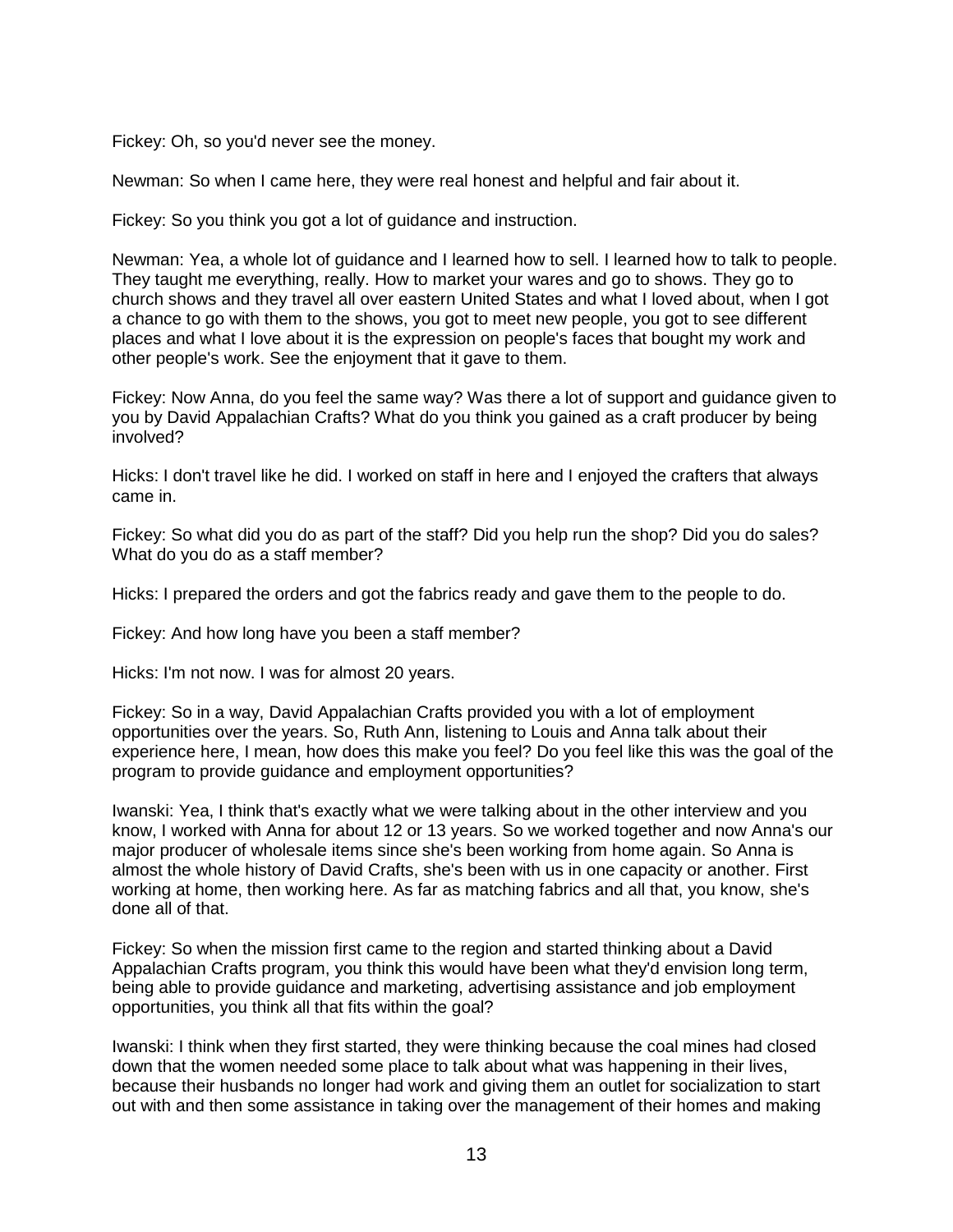their own clothing and that type of thing. And then sharing what they knew about quilting and hand sewing themselves. It kind of all worked together and they started development little crafts that they could do and working around the table together eventually getting wholesale orders and it just sort of has evolved, you know, through the years. You know, as the different senior citizens have come to be, there wasn't as much a need for the socialization, people got transportation which they didn't have initially, there are still people who have difficulty with transportation, but it's not as big a problem as it used to be. So I think the whole craft initiative has evolved through the years, so it's like, we're still doing some wholesale, but we're doing much more of the retail. With Lewis working with crafters like that, helping them start their own businesses . . .

Newman: Where you got us into the Kentucky Market, Crafted. Where you get in other shops and everything. Get in big name shops.

Fickey: And a lot of that takes a lot of entrepreneur effort, right? Like you have to put your work out and build those relationships. So Ruth Ann, one of the reasons that we're here today is because the mission is looking into going into other directions and the future of the craft shop is uncertain and you'll be leaving for a different position elsewhere. What do you foresee as possibilities as what might happen to the shop and what the plan might be?

Iwanski: There's been some talk about setting up the area a little bit more of the historical things. Maybe sort of a mini museum and a smaller gift shop. Trying to concentrate on items that have sold more readily in the past. The board will decide, you know, are they going to consider keeping consignment or not keeping consignment, just doing maybe purchased items. But I think they hope to keep it open especially for their volunteer groups that come in and then some of the other staff might be able to take care of the occasional visitors that come through.

Fickey: Anna and Lewis, how does this make you feel, to know that the mission . . . And the mission is looking into sustainable agriculture. Are they looking into any other initiatives beyond sustainable agriculture or is that going to be the main focus of the mission you think?

Iwanski: They have their program, the food pantry, the second hand store and then they have the home repairs and they also have the emergency needs program and the Christmas store. So it seems like with the way the economy is, there's more and more need for people with emergencies, as far as needing help with electric and those types of things. So they need to concentrate their funds in those directions.

Fickey: Anna and Lewis, as you know that things are shifting at the mission and the future is a little uncertain, what are you doing to prepare for changes that might take place here at David Appalachian Crafts? Are you looking at new venues . . .?

Newman: I'm kind of very established through the Kentucky Craft Market and I already sell at other places so it's kind of steady orders so it won't affect me very much.

Fickey: Okay. Good. What about you Anna? Are you worried about these changes? Do you have anything else in place?

Hicks: Well, it's sad, but I can see where it needs to be done. It's going to hurt financially, but . . .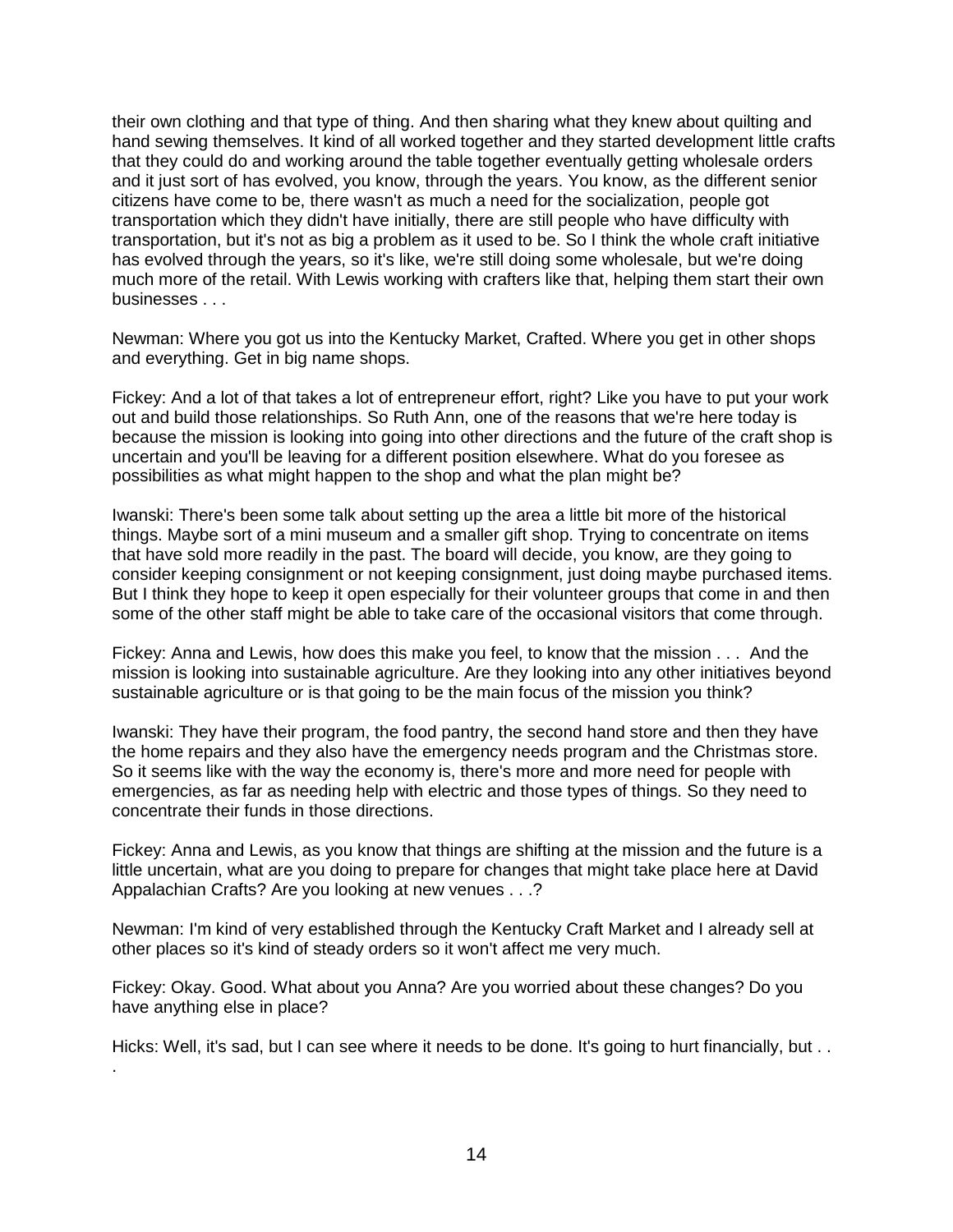Iwanski: Well, as far as the wholesale orders, we've registered Anna, because she's our main crafter with the Kentucky Crafted, so we hope to continue the wholesale orders, at least in the short term that they have for the fabric items.

Fickey: And what about in terms of the guidance and the assistance you provided here, do you think there's any other venue that young artists or artists like yourselves that are retiring and want to go into craft production full time, where should they go for help?

Newman: Only place I know where they could go for help would be Red Bird Mission and talk to old crafters like me or Anna and the Kentucky Craft Market.

Fickey: Anna is there anyone that you've worked with outside of David Appalachian Crafts that . . .

Hicks: No. (Laughter, Hicks and Fickey)

Iwanski: She's spent her whole life dedicated to David Crafts pretty much.

Hicks: Right. Right.

Fickey: Well, and I ask that question in terms of how do you think the craft industry is going to evolve over the next 5 years, what kind of trends do you see taking place?

Newman: Well, I see if the economy doesn't pick up, there's going to be very few crafters that can . . . It's going to take a diehard crafter to stay in business.

Fickey: What do you mean by die hard crafter?

Newman: That you want to do it no matter what. No matter how bad the economy gets or what, you still keep doing your craft.

Fickey: And it's kind of like a vocation or something that you're called to do and you're going to stick with it. Is that kind of how you feel, Anna?

Hicks: Right.

Fickey: And one of the questions I talked about with Ruth Ann earlier today was in terms of the people that you're seeing producing crafts. Are you seeing more middle aged of older individuals? Are you seeing some younger people becoming interested in crafts? What are you seeing at the moment?

Newman: I don't know on that one to tell you the truth. (Laughter, Newman and Hicks)

Fickey: What do you see at fairs?

Newman: Oh at fairs and stuff?

Iwanski: The market.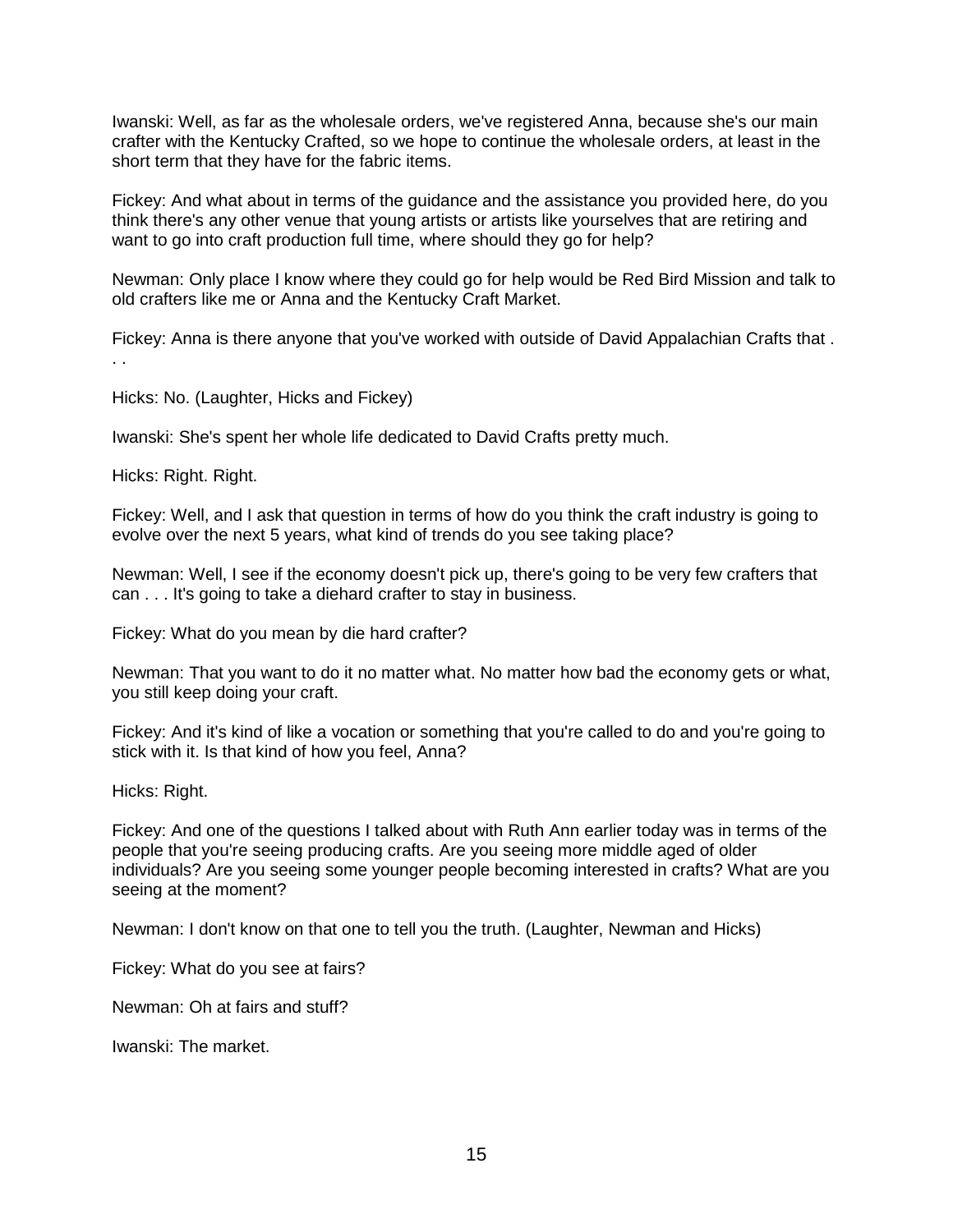Newman: More jewelry makers but they're mostly older people that are retired and want a second income. And they really don't want to make a living at it, they just want to make extra money.

Fickey: Is that different than when you started making crafts?

Newman: Well, that's kind of always been there. But you meet some people that are die hard just craft only and they want to make it as a living, but you meet very few of them.

Fickey: And what have you seen, Anna? Do you think you've seen a lot of people that want to do it for a living or they're just doing it as second income?

Hicks: You can't do it for a living.

Fickey: Yea, you feel like you're always doing something else.

Hicks: Right, it's just a supplement.

Newman: I don't know, I've been doing it 11 years. (Laughter, Newman)

Fickey: And you've found a way to make it work.

Newman: Yea.

Fickey: Lewis, on that question, have you done any sort of side work that's given you extra cash . . .

Newman: I take side orders. Do portraits for people and stuff and that kind of helps out.

Fickey: Right. Do you do anything like that Anna? Do you take special orders from people that want a wedding quilt or . . .

Hicks: No. I could. I get requests, but I don't do anything.

Iwanski: But she does for her family.

Hicks: I stay busy here (Laughter, Hicks)

Fickey: But do you make some for your family?

Hicks: Oh yea.

Fickey: On the side? Are those more for like holiday or birthday or for celebrations?

Hicks: Right.

Fickey: Is there a difference between what you make for your family and what you make here? Do you feel the same way about all of it?

Hicks: I feel the same way about all of it.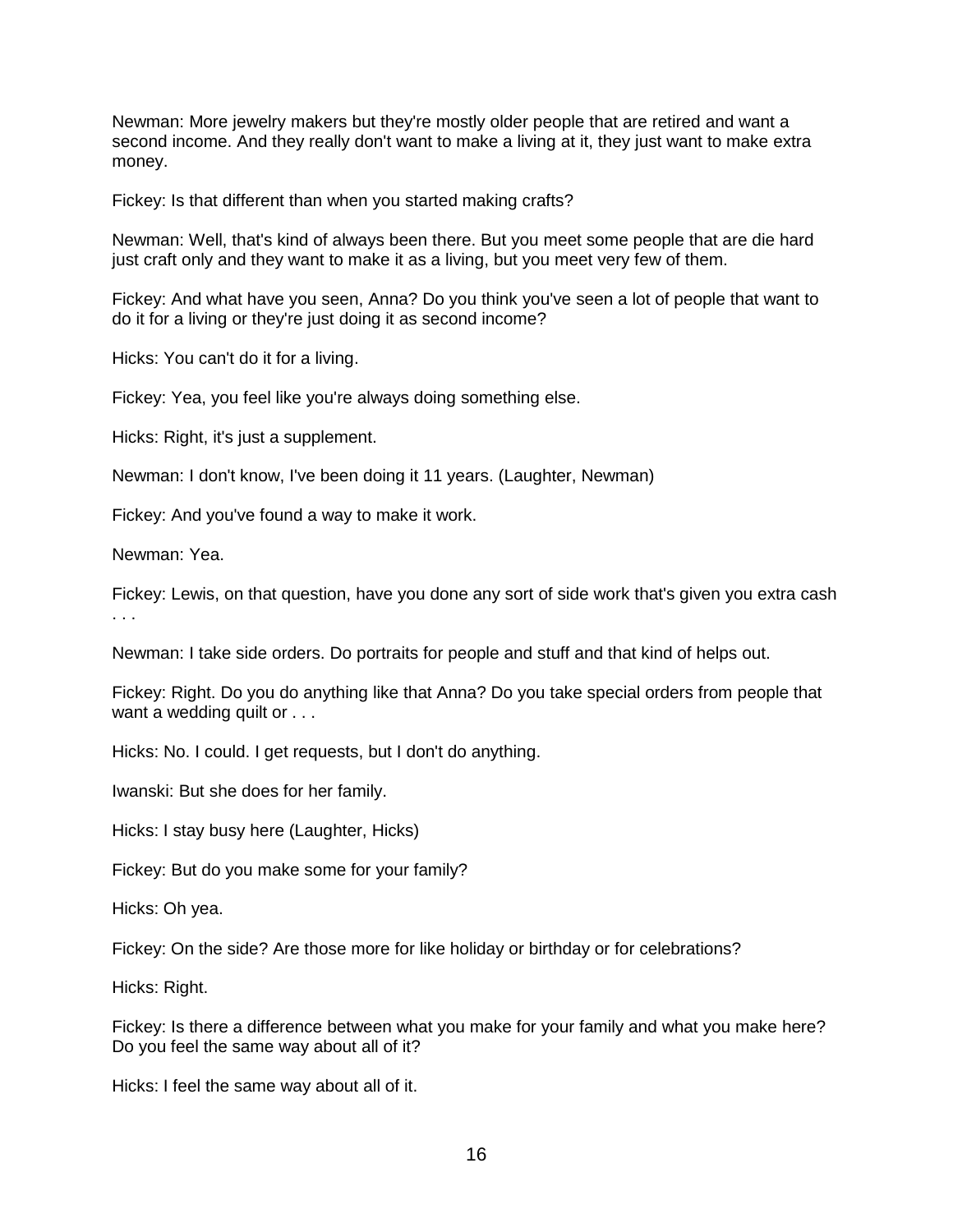Fickey: Tell me a little bit about what you feel about it. Do you feel like it's a traditional craft or is it important because it's Appalachian or what makes it significant to you?

Hicks: It's just fun. I like to do it. (Laughter, Hicks)

Fickey: That's a good reason too, because you enjoy to make something. Is that kind of how you feel about it too?

Newman: Well, I do. Plus I want to keep history alive too. Make pictures how people used to mine coal, how they used to live and how the buildings used to look. Just stuff like that.

Fickey: Do you think that's fading away or that people don't have to opportunity to learn about it as much or?

Newman: To me, the fading away ( ). One year it would be good, the next year would be bad. But still, as long as you have pictures of it, future generations can go back and look at it.

Fickey: Now, do you have any opportunities to work with local art teachers? I know Ruth Ann was talking about some local art teachers that are trying to do more with Appalachian culture and art programs. Is any of that available to you?

Newman: I met a couple art teachers before and stuff like that. We did a couple murals in Oil Springs with other artists.

Fickey: Ok, yea. And what were those murals of?

Newman: Mine was a general store.

Fickey: So what were some of the other murals that other artists did?

Newman: ( ) theaters. I forgot, what were they?

Iwanski: That one rooster.

Newman: Yea, a rooster.

Iwanski: And the outdoor scene. I did the clouds. (Laughter, Iwanski) And a brick wall. And a bakery.

Fickey: And why is that a significant example to you?

Newman: That way you get to see what other artists are doing and you're always learning something new every day, no matter how old you get or how many years you've been doing it and you get to teach them and they get to teach you. So you're learning off each other and you talk to them and you find out what they're selling and what they're producing.

Fickey: And these murals, were they all outside on buildings?

Newman: No, inside.

Fickey: Okay, but was it meant for the community to be able to see them and enjoy them?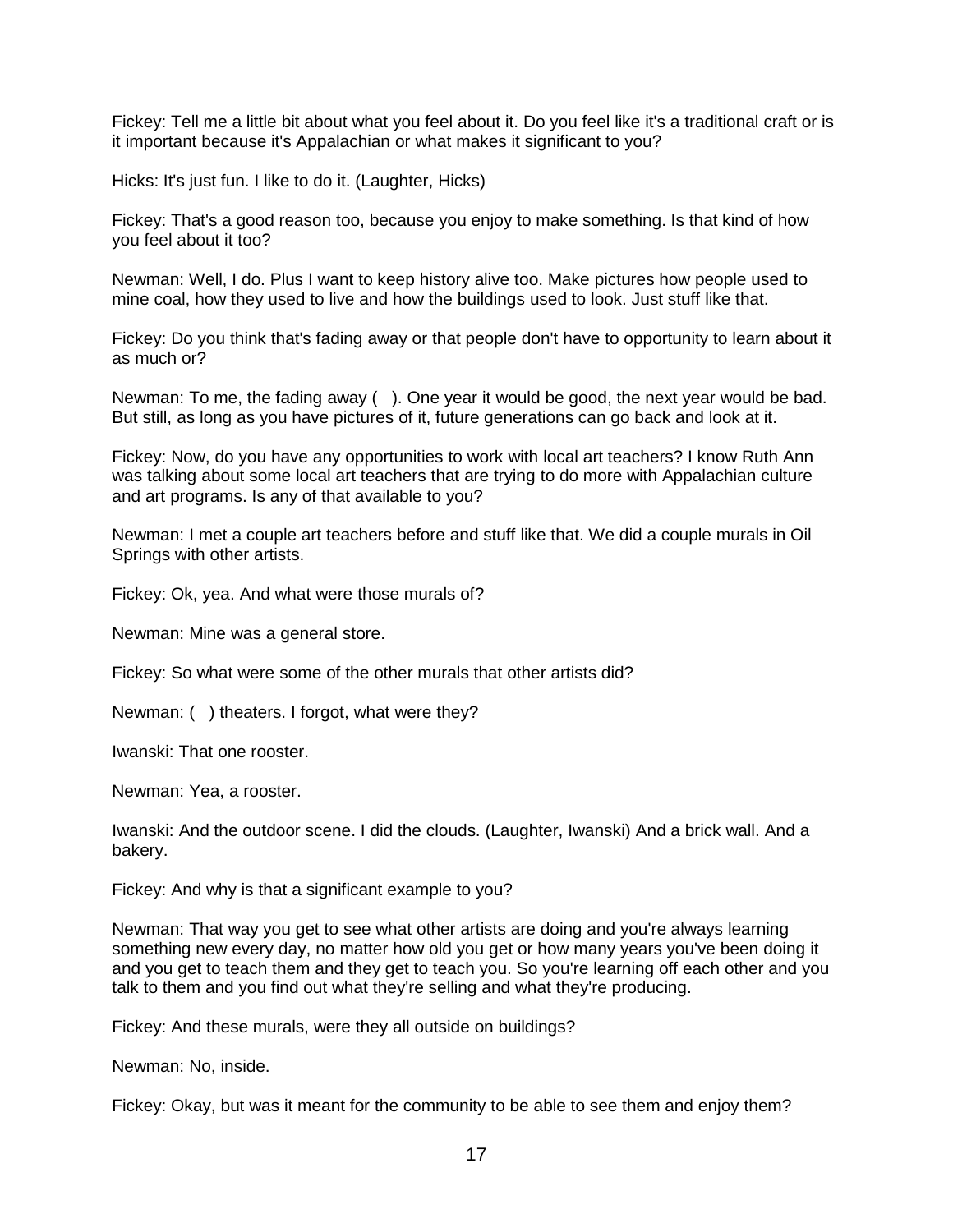Newman: Yea and I was the only artist that I didn't paint my mural there. I did mine on wood. I did mine at home, because I had to take care of my grandma and I couldn't stay there and do it, so I did mine at home and then I brought it to them.

Fickey: Okay. I know of some artists who do that with murals, like the barn murals? They'll do the same thing. Paint it on different portions, yea. Well, so, let me as just really quickly. Just to bring everything back together, is there anything that we haven't talked about as far as the future of the craft industry here in eastern Kentucky, about, you know, the possibly closing of the craft store, is there anything else that's on your mind that I didn't think to ask about, that you think is important?

Newman: Well, the only thing that I can say is, if this place does close down, there isn't no other place in eastern Kentucky that markets the wares like they did.

Fickey: What do you mean by that?

Newman: Take it to other states and help people get into the Craft Market, stuff like that.

Fickey: And do you think that Appalachian Artisan Center or Red Bird Mission, maybe they need to step up their efforts to compensate?

Newman: They definitely need to step up. If they really want to help the crafters instead of just selling at their place, they need to step up and do just like the craft center did here. Take the crafter's wares to other states, to other shows and try to help the younger crafters coming up about the Craft Market and how to market their wares and everything.

Fickey: So, let me ask you a question Lewis, to you it's not a bad thing to have someone be a middle person that takes your product for you and takes it to a new market, you see that as a good thing.

Newman: Yea, I see it as a good thing because that gives you more time to work on your craft.

Fickey: Okay. That's a good point. Yea, it does. It gives you more time to produce. And Anna, is there anything you'd like to add to that?

Hicks: No.

Fickey: Okay, is there anything else you'd like to say just about how important the craft program has been to you over the years, or?

Hicks: No.

Fickey: No? Okay. (Laughter, Fickey, Newman, Iwanski) As long as we've covered it. As long as you feel good. Ruth Ann, is there anything else that you'd like to add?

Newman: If it wasn't for the craft center, Sister Ruth Ann and Anna here, when I first started? I probably would have given up before now. So they're the ones that kept me going.

Fickey: Yea and so that something that's really needed in communities, right? A supportive group and an atmosphere that understands what you're trying to do. So that's maybe going to